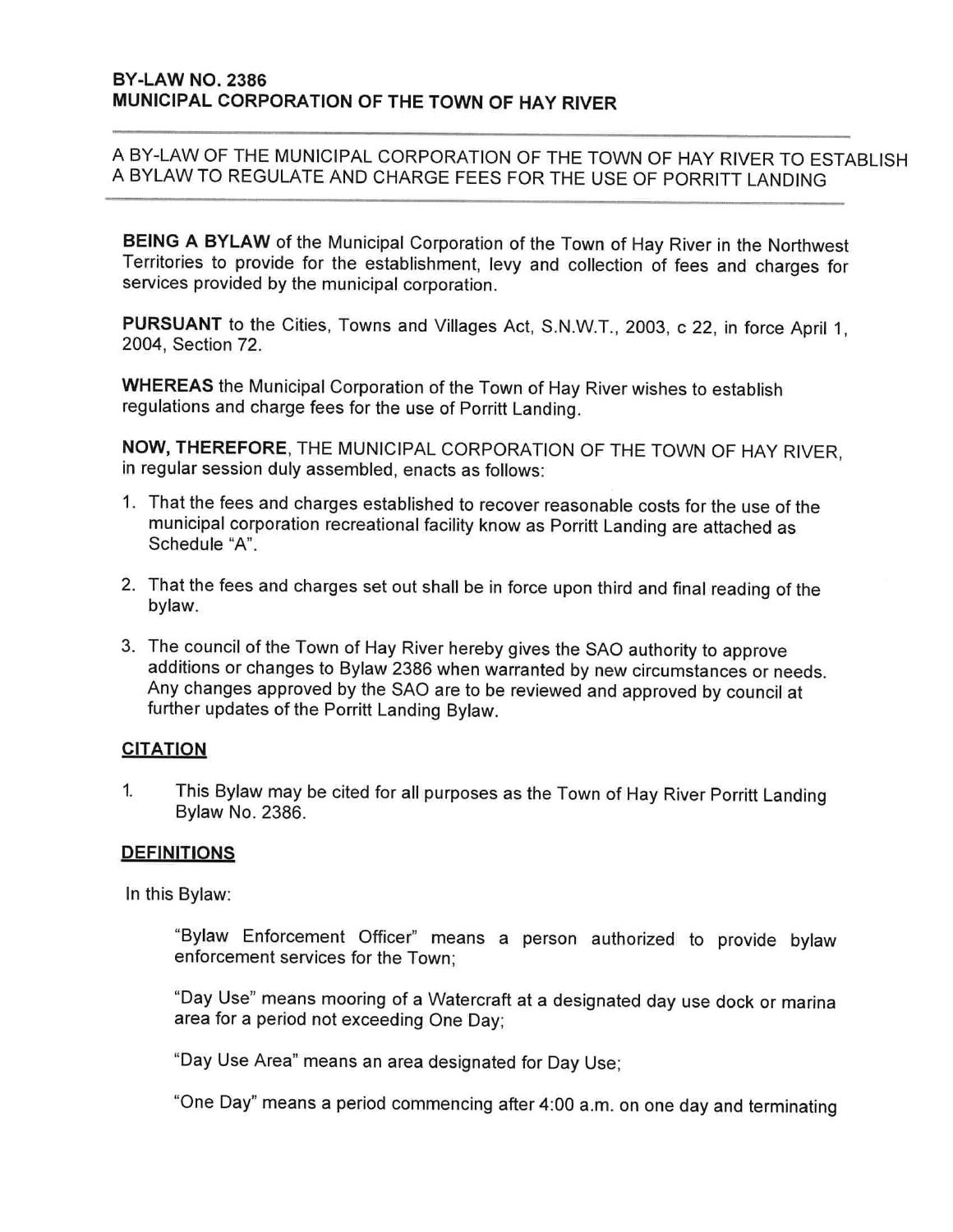not later than 2:00am of the following day;

"Owner" means any of:

- the registered owner of a motor vehicle, as determined by the Department of a) Motor Vehicles.
- b) a Trailer Owner: or
- a Watercraft Owner a

as defined by this bylaw:

"Porritt Landing" means the land within the Municipal boundary of the Town of Hay River described as Lot 2133 Plan 4460, and Lot 651 Group 814 Plan 710 and the water adjoining that land:

"Season" shall be June 1<sup>st</sup> to September 25<sup>th</sup> inclusive each year, regardless of whether the water is free of ice for Watercraft use:

"Season Pass" means a pass which entitles the holder to moor one identified Watercraft for a Season in an assigned Watercraft Slip;

"Short Term Docking Pass" means a pass which entitles the holder to moor one identified watercraft for no more than 7 days in an assigned Short-Term Docking Slip;

"Town" means the Town of Hay River;

"Trailer" means a trailer intended for the transport of a Watercraft;

"Trailer Owner" means either of a person in care and control of a Trailer while it is located at Porritt Landing or the person who is the registered owner of the Trailer as determined by the Department of Motor Vehicles;

"Watercraft" means any watercraft (including personal watercraft) designed to float, plane, work or travel on water:

"Watercraft Owner" includes of the legal owner of a Watercraft and any person who is in care and control of a Watercraft:

"Watercraft Slip" means a designated area for Seasonal mooring of Watercrafts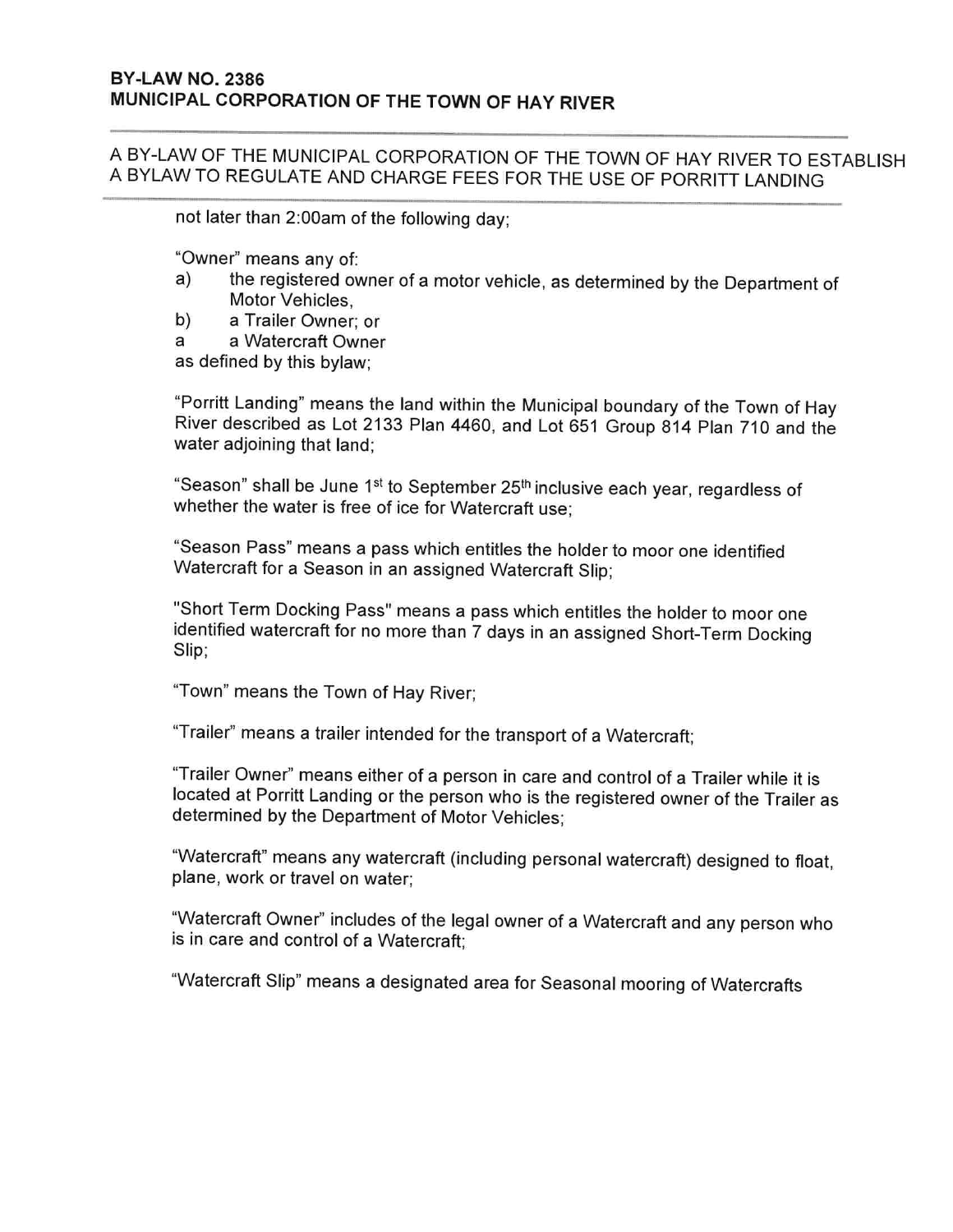### **WATERCRAFT SLIP SEASON PASSES**

- $\overline{2}$ A Season Pass entitles the holder to moor one identified Watercraft in an assigned Watercraft Slip.
- 3. Initial Watercraft Slip Season Passes will be issued through a lottery system. Watercraft Slips will be assigned based on order of draw selection. Requests for Watercraft Slip registrations and entry into the lottery will be made public seven working days in advance of the lottery draw date.
- 4. Season Pass payment must be received within five business days of the draw.
- 5. A waiting list for Watercraft Slip Season Passes will be maintained by Town Administration. The initial waiting list will be populated in accordance and in order of draws through the lottery system and thereafter on a first come first served basis.
- 6. Watercraft Slip Season Pass holders will be eligible to renew their passes. Renewals will be accepted, and payment must be received yearly by the 2nd Monday of May each year by 3:00pm local time. Failure to meet registration deadline will result in offering of the Watercraft Slip to the next person on the waiting list. A person offered a Watercraft Slip through the waiting list will have five working days to respond to the request and make full payment.
- $\overline{7}$ . Season Pass Watercraft registration decals are not transferable to another person.
- 8 Short Term Docking fees and charges are identified in Schedule "A" of this document. Fees and charges can be amended or replaced when warranted by new circumstances or needs. Any changes approved by the SAO are to be reviewed and approved by council at further updates of the Porritt Landing Bylaw.
- A Season Pass may not be transferred to another Watercraft without the consent 9. of the Town.
- Only one identified Watercraft is to be moored in the identified slip at any given time. 10. Season Pass owners can purchase up to 2 additional Season Pass decals as per the Town of Hay River's Omnibus Rates Bylaw. Appropriate proof of ownership is required for the purchase of additional Season Pass decals.
- $11.$ If the holder of a Seasons Pass sells or otherwise transfers ownership of the Watercraft, the Season Pass shall not be transferred to the new owner of the Watercraft.
- $12$ Season Pass holders who sell their Watercraft must advise the Town in writing of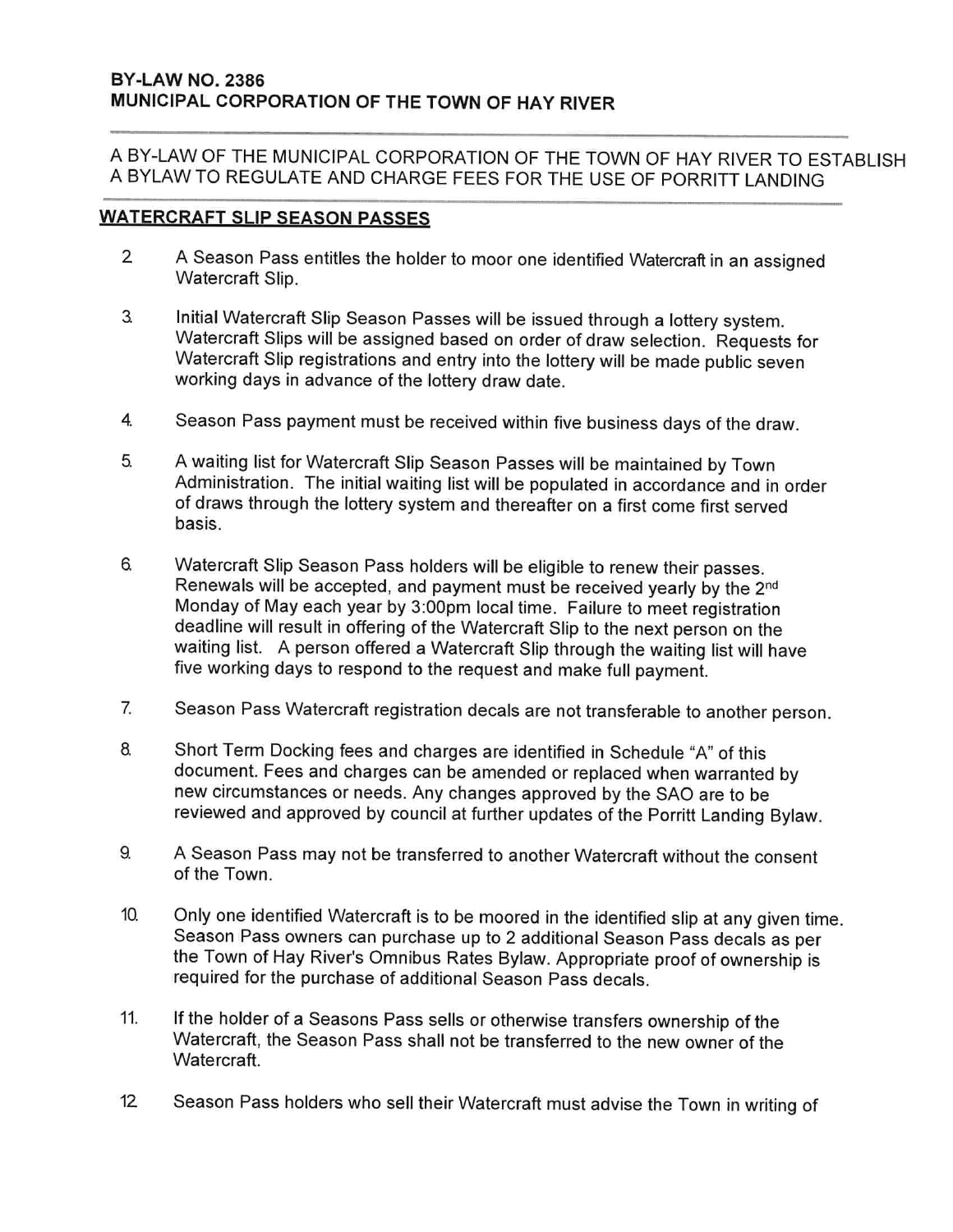the date of sale and may retain their Watercraft Slip for the remainder of the Season. Failure to register a new Watercraft before the renewal deadline for the following Season will result in a loss of the Watercraft Slip.

- Season Pass holders wishing to surrender their Watercraft Slip during the Season  $13.$ shall notify the Town in writing of the effective date of the surrender. The Town shall provide a pro-rated refund based on the number of days left in the Season calculated from the later of the effective date specified in the notice of surrender or the date the notice is received by the Town.
- $14.$ Season Passes shall be displayed on both the port (left) and starboard (right) forward half (bow) of the Watercraft.
- $15.$ A Watercraft assigned a Season Pass shall not exceed the length or width identified in the Watercraft Slip permit.
- 16. Attachments to a Watercraft shall not extend into the walkway when the Watercraft is moored in such a manner as to interfere with foot traffic.
- $17.$ No person shall dock a Watercraft in a Watercraft Slip unless that person holds a Season Pass for that Watercraft Slip.
- 18. All Watercraft must be removed from Porritt Landing on or before September 30th of each year.

# **WATERCRAFT SHORT TERM DOCKING PASSES**

- 19 A Short-Term Docking Pass entitles the holder to moor one identified Watercraft in an assigned Watercraft Slip.
- 20. Short Term Docking fees and charges are identified in Schedule "A" of this document. Fees and charges can be amended or replaced when warranted by new circumstances or needs. Any changes approved by the SAO are to be reviewed and approved by council at further updates of the Porritt Landing Bylaw.
- 21. A Short-Term Docking Pass may not be transferred to another Watercraft without the consent of the Town.
- $22$ If the holder of a Short-Term Docking Pass sells or otherwise transfers ownership of the Watercraft, the Season Pass shall not be transferred to the new owner of the Watercraft.
- 23. A Watercraft assigned a Short-Term Docking Pass shall not exceed the length or width identified in the Watercraft Slip permit.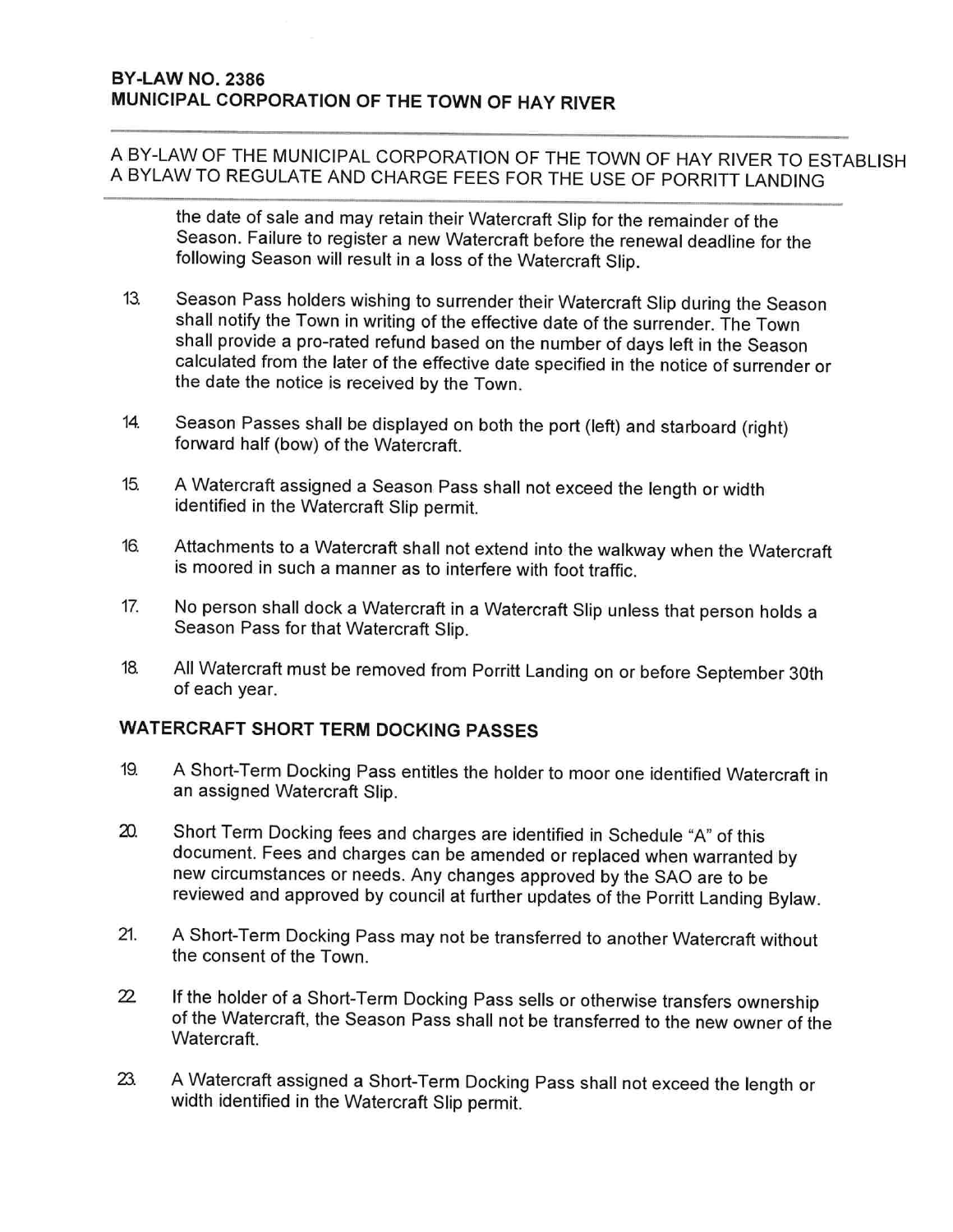- 24. Attachments to a Watercraft shall not extend into the walkway when the Watercraft is moored in such a manner as to interfere with foot traffic.
- 25. No person shall dock a Watercraft in a Short-Term Docking Slip unless that person holds a Short-Term Docking Pass for that Watercraft Slip
- 26. All Watercraft must be removed from Porritt Landing on or before September 30th of each year.

### **DAY USE MOORING**

27. No person shall permit a Watercraft to be moored at Porritt Landing for more than One Day within the Day Use Area.

### **PARKING**

- 28. No person shall park a vehicle or a Trailer other than in a designated parking area.
- 29. No person shall park a vehicle or Trailer for more than One Day.

### **WAIVER OF LIABILITY**

The Town shall not be liable for damage to vehicles, Trailers, Watercraft or people 30. using Porritt Landing.

### **GENERAL**

- $31.$ All persons using the Porritt Landing shall do so at their own risk.
- 32 The Town shall not be responsible for any damage or injury sustained to any Watercraft, vehicle or person in the area known as Porritt Landing.
- 33. All dogs shall be kept on a leash while at the Porritt Landing unless they are contained in a vehicle or Watercraft
- 34. A person must comply with all applicable bylaws, Territorial and Federal statutes and regulations when using or occupying Porritt Landing: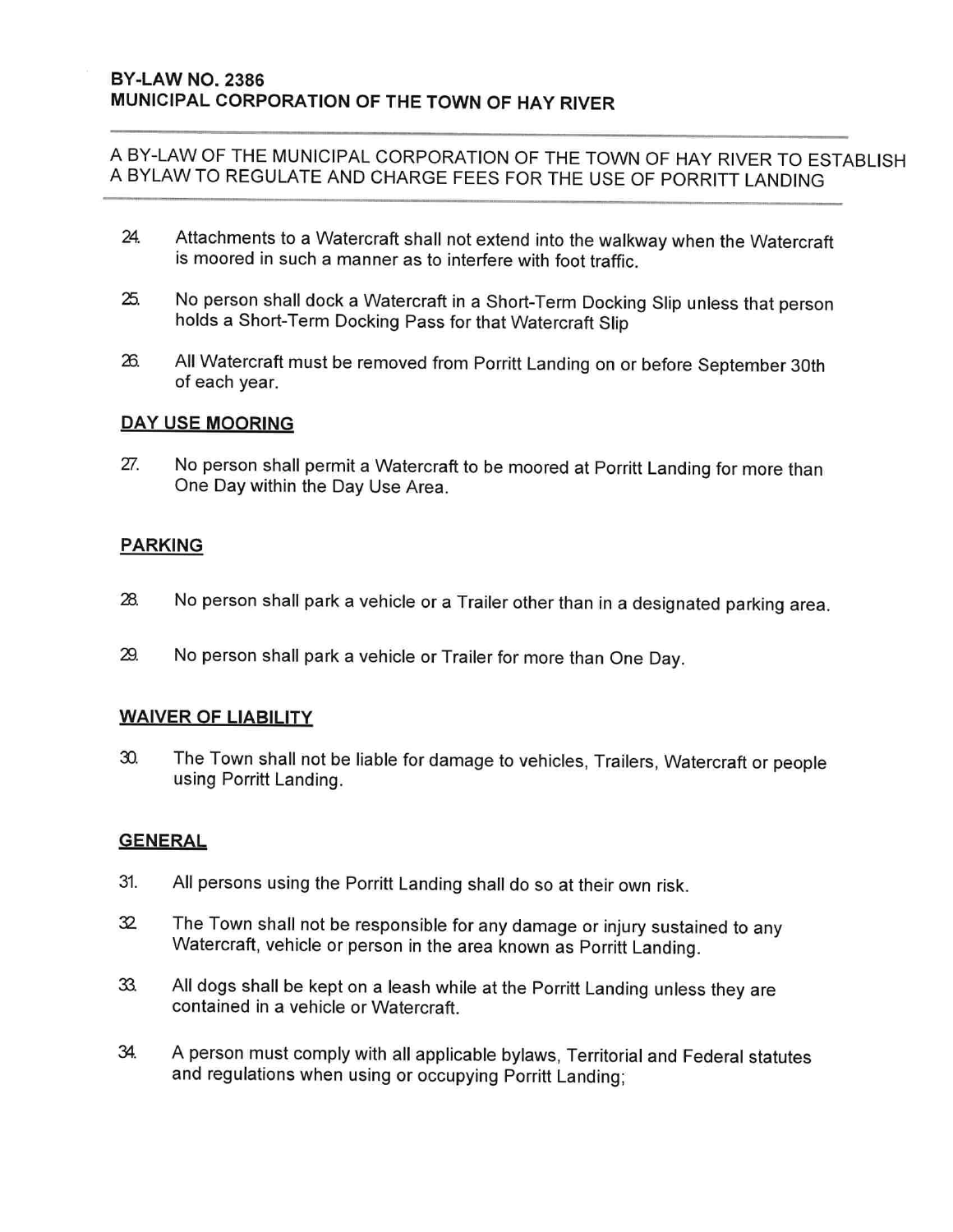- 35. A Watercraft Owner shall ensure the safe mooring of their Watercraft.
- 36. A Watercraft Owner shall furnish and maintain their own lines and chaffing gear. Chaffing gear shall be attached to the Watercraft or tied to the floats; no other type of fastening is permitted.
- 37. No person shall moor a Watercraft other than in an area identified for mooring.
- 38. No person shall moor a Watercraft in a manner that interferes unreasonably with the mooring or access of another Watercraft
- 39. No person shall fuel a Watercraft while it is moored.
- 40. No person shall place or store flammable liquids, oily rags, or other debris, on floats or municipal property, and any costs associated with the cleanup will be charged to the Watercraft owner responsible.
- 41. No person shall store supplies, materials, accessories, articles, or debris anywhere on Porritt Landing other than a refuse container.
- 42 No person shall construct any lockers, chests, cabinets or other structures, or otherwise modify docks in any way.
- 43. No person shall conduct on-site repairs or maintenance of a Watercraft without the prior written consent of the Senior Administrative Officer.
- 44. Walkways and fingers must be kept free of tenders, dinghies, materials, debris, carpeting and equipment at all times.
- 45. Children under the age of 12 must be under the supervision of a person 12 years or age or older at all times.
- 46. No person shall dispose of fish or fish parts in any waste container other than one identified for that purpose.

### **ENFORCEMENT**

- 47. Any Bylaw Enforcement Officer may enforce this bylaw in the course of their duties.
- 48. Any Bylaw Enforcement Officer may order a person who does anything contrary to this bylaw to leave the Porritt Landing area immediately, or within a period of time specified by the Bylaw Enforcement Officer, and every person so ordered shall comply with the order and leave the Porritt Landing area immediately or within the specified time period;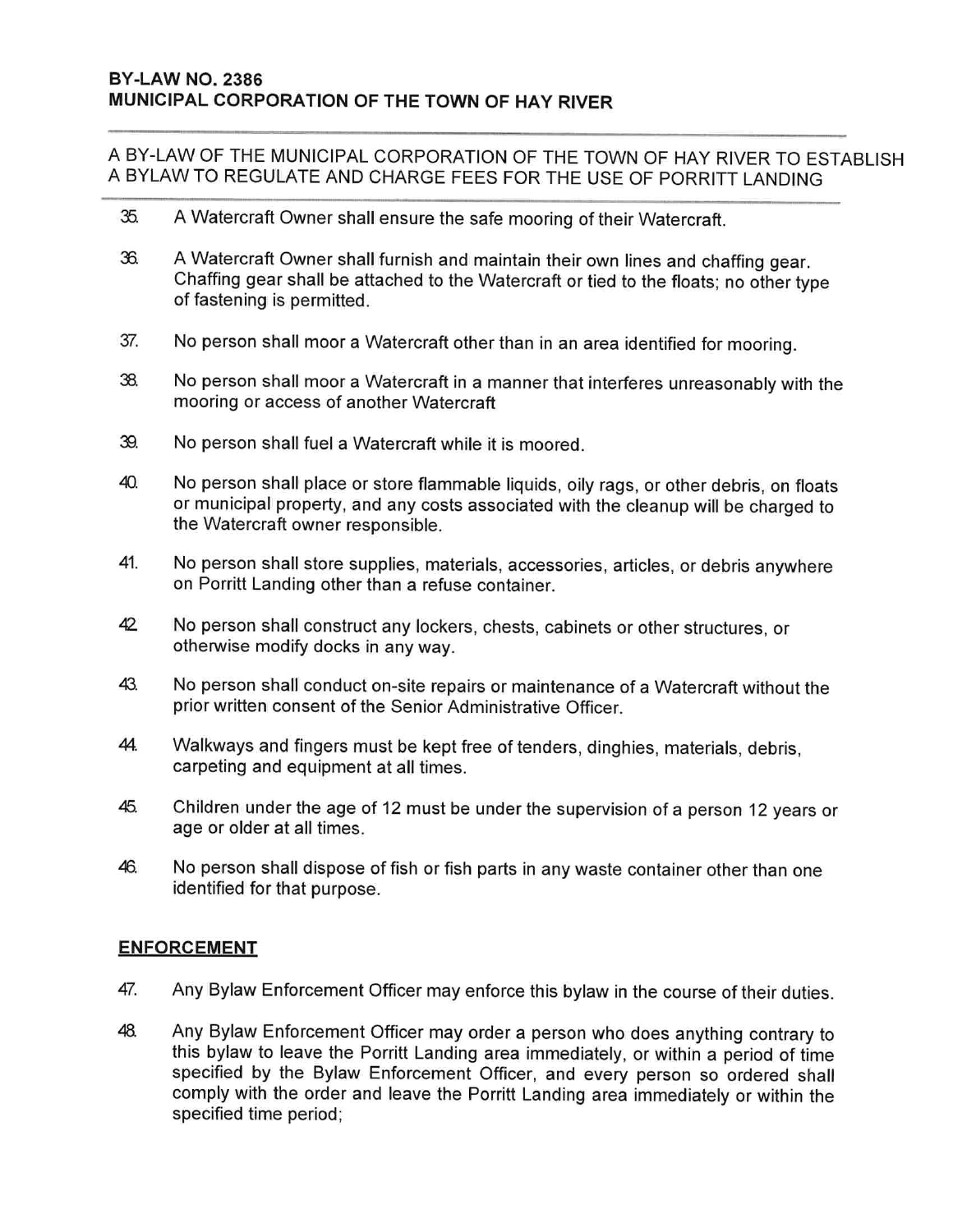- 49. Tickets issued for parking offences shall be issued to the motor vehicle's owner, unless otherwise indicated in this by-law.
- 50. No person shall hinder, oppose, molest or obstruct a Bylaw Enforcement Officer in the discharge of their duties:
- 51. Any Bylaw Enforcement Officer, Peace Officer or emergency personnel, while acting in the course of their duties, are exempt from the provisions of this bylaw.
- 52 The Town may remove any vehicles, Watercraft Trailers or Watercraft that are parked or moored in violation of this bylaw at the Owner's expense and risk and the cost thereof shall be a debt due from the Owner to the Town.

### **PENALTIES**

- A person who violates this bylaw is subject to a fine of \$250 unless an alternate 53. amount is identified in Schedule "A".
- 54. The Town reserves the right to cancel the Season Pass of any Season Pass holder who is in violation of this bylaw.

### **REPEAL**

55. That Bylaw No. 2386/GEN/18 is hereby amended.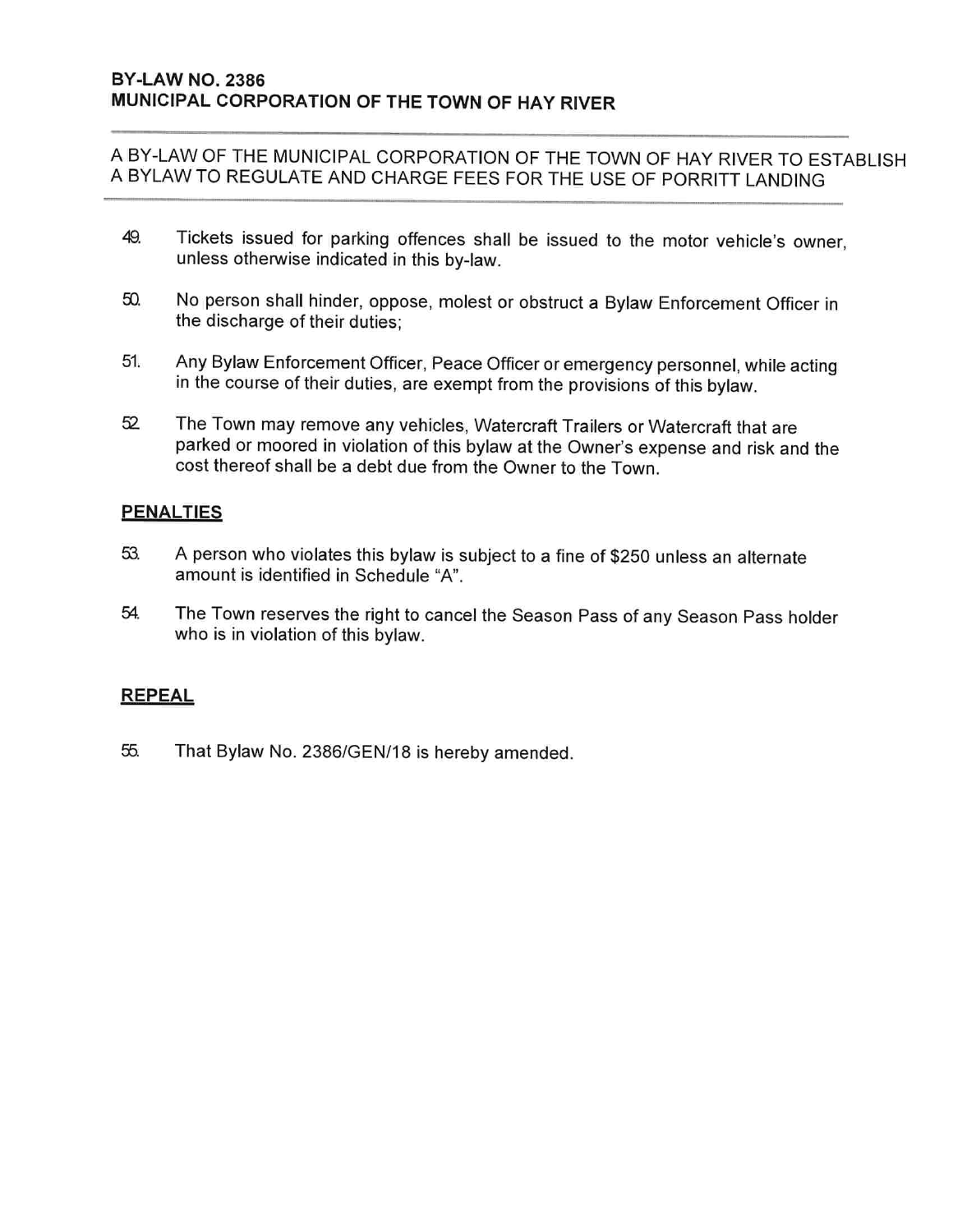#### **READINGS AND ADOPTION**

READ a first time this  $2^{nd}$  day of  $\sqrt{u}$ ne  $.2020.$ 

Robert Boucher

READ a second time this  $2^{nd}$  day of  $\mathcal{I}$ une

2020

Pat Borch

READ a third and final time this  $9<sup>th</sup>$  day of  $\mathcal{T}$ une

2020.

Point (Servels 1 Almayor

CERTIFIED that this bylaw has been made in accordance with the requirements of the Cities, Towns and Villages Act, S.N.W.T., 2003, c.22, in force April 1, 2004 and the bylaws of the Municipal Corporation of the Town of Hay River this  $G^{\mu}$  day of  $\mathcal{J}\mu$  $, 2020.$ 

Acting Serior Administrative Officer